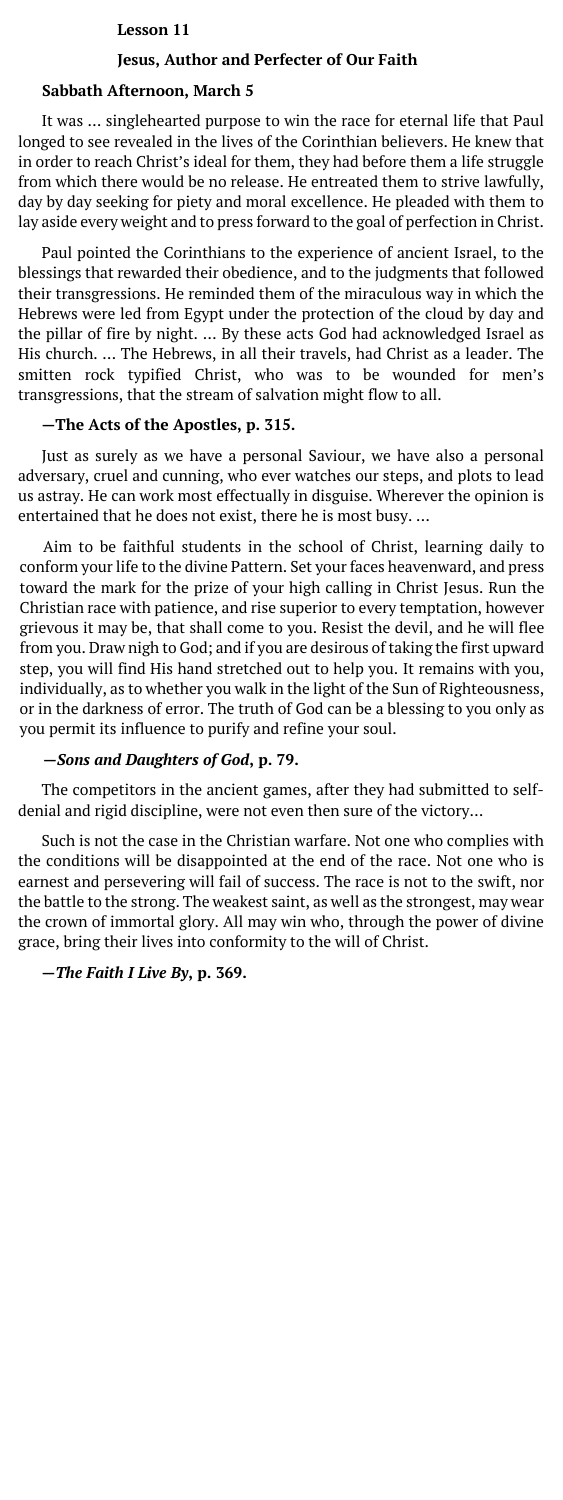# **Sunday, March 6: The Righteous Will Live By Faith**

[The] Christian life is more than many take it to be. It does not consist wholly in gentleness, patience, meekness, and kindliness. These graces are essential; but there is need also of courage, force, energy, and perseverance. The path that Christ marks out is a narrow, self-denying path. To enter that path and press on through difficulties and discouragements requires men who are more than weaklings.

Men of stamina are wanted, men who will not wait to have their way smoothed and every obstacle removed, men who will inspire with fresh zeal the flagging efforts of dispirited workers, men whose hearts are warm with Christian love and whose hands are strong to do their Master's work.

## **—***The Ministry of Healing***, p. 497.**

"Although I have been twice disappointed," wrote [William Miller], "I am not yet cast down or discouraged. … My hope in the coming of Christ is as strong as ever. I have done only what, after years of solemn consideration, I felt it my solemn duty to do." … "One thing I do know, I have preached nothing but what I believed; and God has been with me; His power has been manifested in the work, and much good has been effected." …

God did not forsake His people; His Spirit still abode with those who did not rashly deny the light which they had received, and denounce the advent movement. In the Epistle to the Hebrews are words of encouragement and warning for the tried, waiting ones at this crisis: "Cast not away therefore your confidence, which hath great recompense of reward. For ye have need of patience, that, after ye have done the will of God, ye might receive the promise. For yet a little while, and He that shall come will come, and will not tarry." Hebrews 10:35-37.

#### **—The Great Controversy, p. 407.**

[God] has given to every man his work, and He calls upon all to begin to work just where they are. He cannot do what He desires to do until the human agent acts his part.

At times the arm of faith seems too short even to touch the Saviour's garment, but there stands the promise, with God behind it: "Then shalt thou call, and the Lord shall answer; thou shalt cry, and he shall say, Here I am." (Isaiah 58:9). …

It is not our efforts that bring victory. It is seeing God behind the promise, and believing and trusting Him. Grasp by faith the hand of infinite power. The Lord is faithful who hath promised.

Questions will arise that cannot be settled by any amount of thinking. Do not spend time trying to settle them. Take up the work waiting to be done, trusting in God as your wisdom. His righteousness will go before you, and the questions that have troubled you will answer themselves.

## **—***The Upward Look***, p. 133.**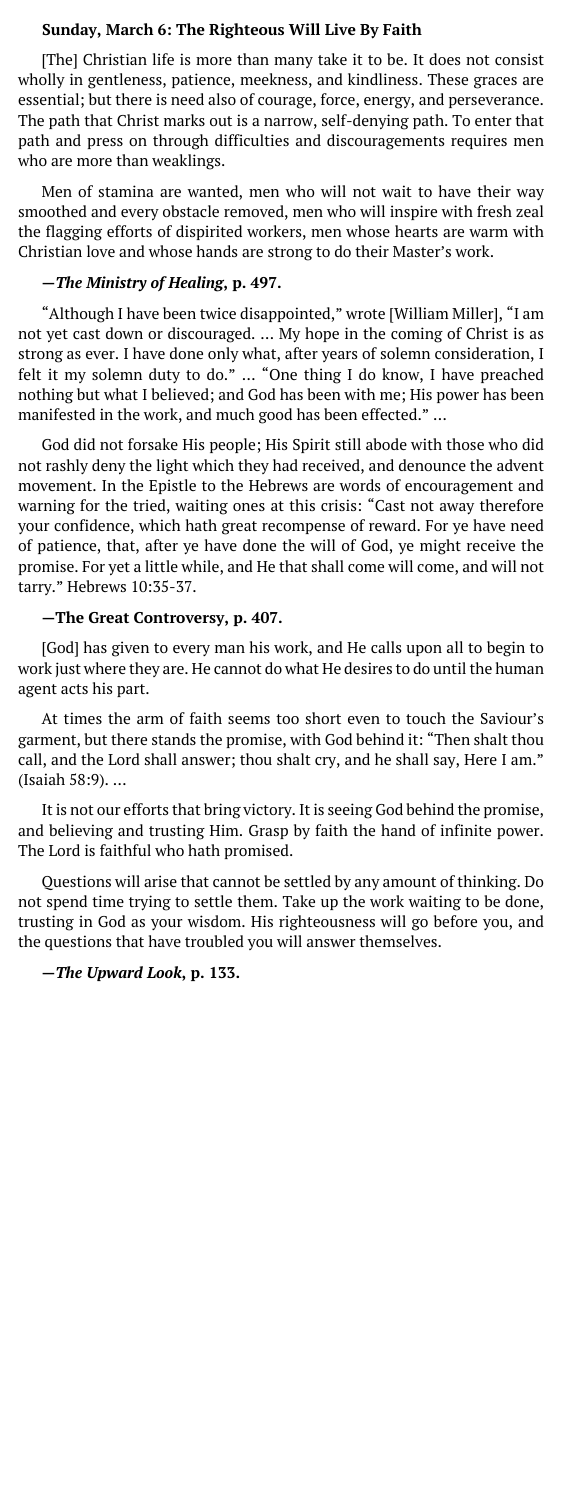#### **Monday, March 7: By Faith, Abraham …**

Abraham's unquestioning obedience was one of the most striking instances of faith and reliance upon God to be found in the Sacred Record. With only the naked promise that his descendants should possess Canaan, without the least outward evidence, he followed on where God should lead, fully and sincerely complying with the conditions on his part, and confident that the Lord would faithfully perform His word. The patriarch went wherever God indicated his duty; he passed through wildernesses without terror; he went among idolatrous nations, with the one thought: "God has spoken; I am obeying His voice; He will guide, He will protect me."

Just such faith and confidence as Abraham had the messengers of God need today. But many whom the Lord could use will not move onward, hearing and obeying the one Voice above all others. … The Lord would do much more for His servants if they were wholly consecrated to Him, esteeming His service above the ties of kindred and all other earthly associations.

# **—***Testimonies for the Church***, vol. 4, p. 524.**

It is Satan's purpose to destroy men's confidence in God, to make them dissatisfied with their condition in life, and to lead them to seek a knowledge of what God has wisely veiled from them, and to despise what He has revealed in His Holy Word.

There are many who become restless when they cannot know the definite outcome of affairs. They cannot endure uncertainty, and in their impatience they refuse to wait to see the salvation of God. … If they would but trust in God, and watch unto prayer, they would find divine consolation. Their spirit would be calmed by communion with God. The weary and the heavy-laden would find rest unto their souls if they would only go to Jesus.

# **—***Patriarchs and Prophets***, p. 687.**

A deeper and wider experience in religious things is to come to God's people. Christ is our example. If through living faith and sanctified obedience to God's word we reveal the love and grace of Christ, if we show that we have a true conception of God's guiding providences in the work, we shall carry to the world a convincing power. A high position does not give us value in the sight of God. Man is measured by his consecration and faithfulness in working out the will of God. If the remnant people of God will walk before Him in humility and faith, He will carry out through them His eternal purpose, enabling them to work harmoniously in giving to the world the truth as it is in Jesus. He will use all—men, women, and children—in making the light shine forth to the world and calling out a people that will be true to His commandments. Through the faith that His people exercise in Him, God will make known to the world that He is the true God, the God of Israel.

**—***Testimonies for the Church***, vol. 9, p. 274.**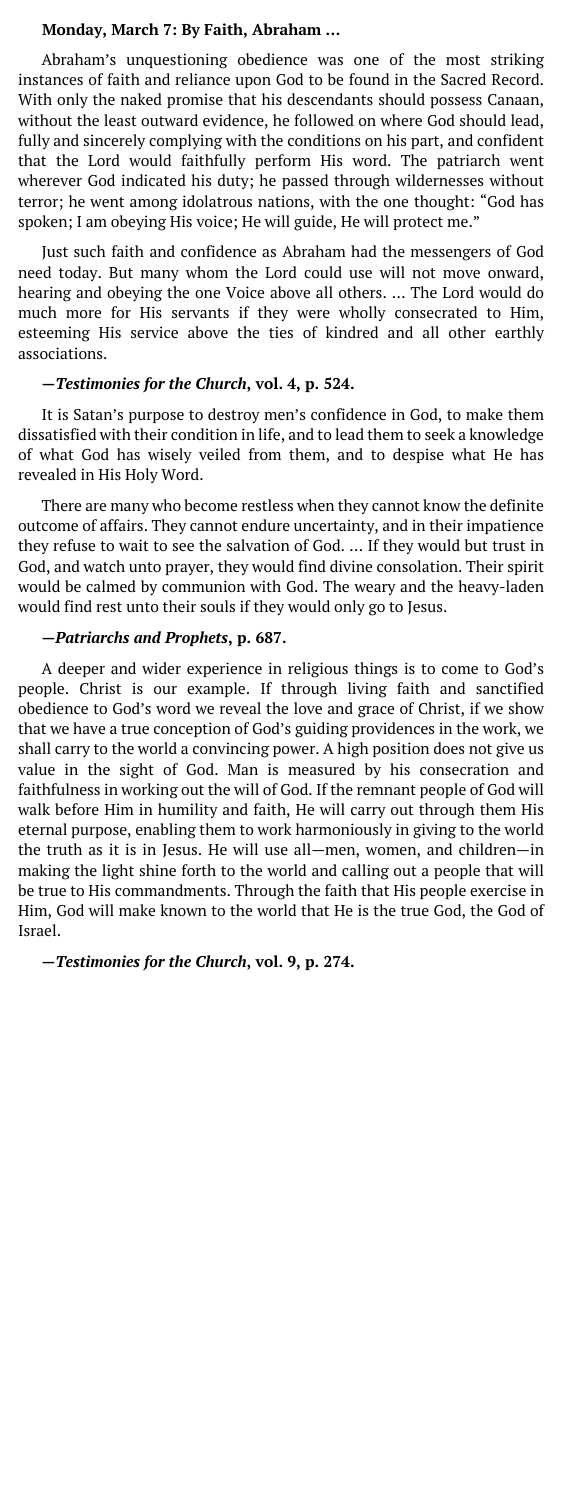#### **Tuesday, March 8—Moses: Believing in the Unseen**

All who occupied the throne of the Pharaohs must become members of the priestly caste; and Moses, as the heir apparent, was to be initiated into the mysteries of the national religion. … But while he was an ardent and untiring student, he could not be induced to participate in the worship of the gods. He was threatened with the loss of the crown, and warned that he would be disowned by the princess should he persist in his adherence to the Hebrew faith. But he was unshaken in his determination to render homage to none save the one God.—Patriarchs and Prophets, p. 245.

In the upbuilding of His work the Lord does not always make everything plain before His servants. He sometimes tries the confidence of His people by having them move forward in faith. Often He brings them into strait and trying places, bidding them go forward when their feet seem to be touching the waters of the Red Sea. It is at such times, when the prayers of His servants ascend to Him in earnest faith, that He opens the way before them and brings them out into a large place.

The Lord wants His people in these days to believe that He will do as great things for them as He did for the children of Israel in their journey from Egypt to Canaan. We are to have an educated faith that will not hesitate to follow His instructions in the most difficult experiences. "Go forward" is the command of God to His people.

#### **—***Testimonies for the Church***, vol. 9, p. 271.**

All who will turn from the pleasures of earth, and with Moses choose rather to suffer affliction with the people of God than to enjoy the pleasures of sin for a season, esteeming the reproach of Christ greater riches than the treasures of the world, will, with faithful Moses, receive the unfading crown of immortality and the far more exceeding and eternal weight of glory. …

The work of salvation is not child's play, to be taken hold of at will and let alone at pleasure. It is the steady purpose, the untiring effort, that will gain the victory at last. It is he who endureth to the end that shall be saved. It is they who patiently continue in well-doing that shall have eternal life and the immortal reward. … All who are engaged in this warfare with Satan and his host have a close work before them. They must not be as impressible as wax, that the fire can melt into any form. They must endure hardness as faithful soldiers, stand at their post, and be true every time.

#### **—***Testimonies for the Church***, vol. 2, pp. 101, 102.**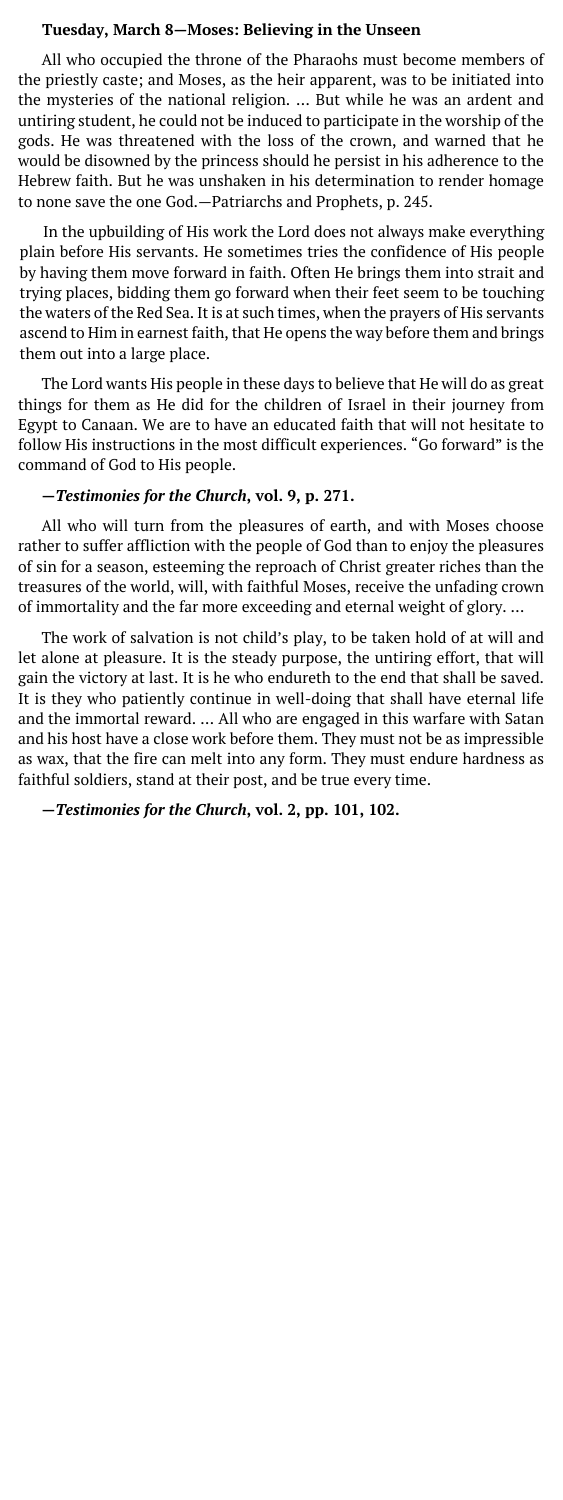## **Wednesday, March 9: By Faith, Rahab and the Rest …**

The advancing hosts of Israel found that knowledge of the mighty workings of the God of the Hebrews had gone before them, and that some among the heathen were learning that He alone was the true God. In wicked Jericho the testimony of a heathen woman was, "The Lord your God, He is God in heaven above, and in earth beneath." Joshua 2:11. The knowledge of Jehovah that had thus come to her, proved her salvation. By faith "Rahab perished not with them that believed not." Hebrews 11:31. And her conversion was not an isolated case of God's mercy toward idolaters who acknowledged His divine authority. In the midst of the land a numerous people—the Gibeonites—renounced their heathenism and united with Israel, sharing in the blessings of the covenant. …

Christ came to demolish every wall of partition, to throw open every compartment of the temple courts, that every soul may have free access to God. His love is so broad, so deep, so full, that it penetrates everywhere. It lifts out of Satan's influence those who have been deluded by his deceptions, and places them within reach of the throne of God, the throne encircled by the rainbow of promise.

## **—***Prophets and Kings***, pp. 369, 370.**

Christianity promises no exemption from sorrow. "We must through much tribulation enter into the kingdom of God" (Acts 14:22). Faith is needed, strong, trusting faith, which believes that God will bring His children into no temptation greater than they are able to bear. What such faith has power to do is told by Paul in his letter to the Hebrews. Speaking of those who in the face of persecution and death had maintained an unshaken trust in God, he says:

"Who through faith subdued kingdoms, wrought righteousness, obtained promises, stopped the mouths of lions, quenched the violence of fire, escaped the edge of the sword, out of weakness were made strong, waxed valiant in fight, turned to flight the armies of the aliens. … And others were tortured, not accepting deliverance; that they might obtain a better resurrection" (Hebrews 11:33-35).

In this world these heroes of faith were counted unworthy of life; but in heaven they are enrolled as sons of God, worthy of the highest honor.

## **—***In Heavenly Places***, p. 268.**

It will require a sacrifice to give yourself to God; but it is a sacrifice of the lower for the higher, the earthly for the spiritual, the perishable for the eternal. God does not design that our will should be destroyed, for it is only through its exercise that we can accomplish what He would have us do. Our will is to be yielded to Him, that we may receive it again, purified and refined, and so linked in sympathy with the Divine that He can pour through us the tides of His love and power. However bitter and painful this surrender may appear to the willful, wayward heart, yet "it is profitable for thee."

## **—***Thoughts From the Mount of Blessing***, p. 62.**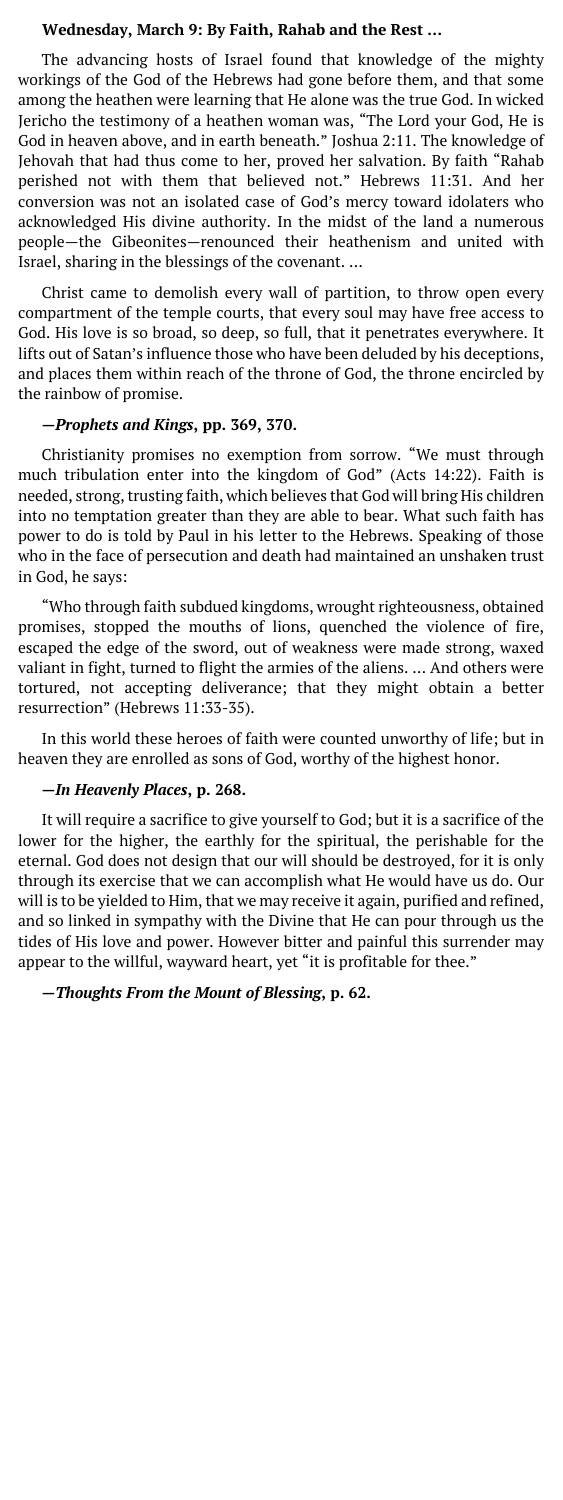#### **Thursday, March 10: Jesus, the Author and Perfecter of Our Faith**

In the heavenly race we can all run and all receive the prize. There is no uncertainty, no risk, in the matter. We must put on the heavenly graces, and, with the eye directed upward to the crown of immortality, keep the Pattern ever before us. He was a man of sorrows and acquainted with grief. The humble, self-denying life of our divine Lord we are to keep constantly in view. And then as we seek to imitate Him, keeping our eye upon the mark of the prize, we can run this race with certainty, knowing that if we do the very best we can, we shall certainly secure the prize.

When we have this great inducement before us, cannot we "run with patience the race that is set before us, looking unto Jesus the Author and Finisher of our faith"? He has pointed out the way for us, and marked it all along by His own footsteps. It is the path that He traveled, and we may, with Him, experience the self-denial and the suffering, and walk in this pathway imprinted by His own blood.

#### **—***Testimonies for the Church***, vol. 2, pp. 358, 359.**

Without His grace, our efforts cannot bring lasting benefit. It is through the grace of Christ that we are to be overcomers; through the merits of His blood we are to be of that number whose names will not be blotted out of the book of life. Those who are final overcomers will have the life that runs parallel with the life of God, and wear the crown of the victor. When such great and eternal reward awaits us, we should run the race with patience, looking unto Jesus, the author and finisher of our faith. …

… Everything that blots and stains the soul must be removed, must be cleansed from the heart. We must know what it means to be a partaker of the divine nature, having escaped the corruptions that are in the world through lust. … Will you accept the great provision of salvation, and through the merits of the Infinite Sacrifice made in your behalf, become a partaker of the divine nature? God has given His only-begotten Son, that through His shame, suffering, and death, you might have glory, honor, and immortality.

#### **—***Signs of the Times***, June 15, 1891.**

Give up your self-confidence and self-sufficiency, brethren, and follow the meek Pattern. Ever keep Jesus in your mind that He is your example and you must tread in His footsteps. Look unto Jesus, the author and finisher of our faith, who for the joy that was set before Him endured the cross, despising the shame. He endured the contradiction of sinners against Himself. He for our sins was once the meek, slain lamb, wounded, bruised, smitten, and afflicted.

Let us, then, cheerfully suffer something for Jesus' sake, crucify self daily, and be partakers of Christ's sufferings here, that we may be made partakers with Him of His glory, and be crowned with glory, honor, immortality, and eternal life.

**—***Early Writings***, pp. 113, 114.**